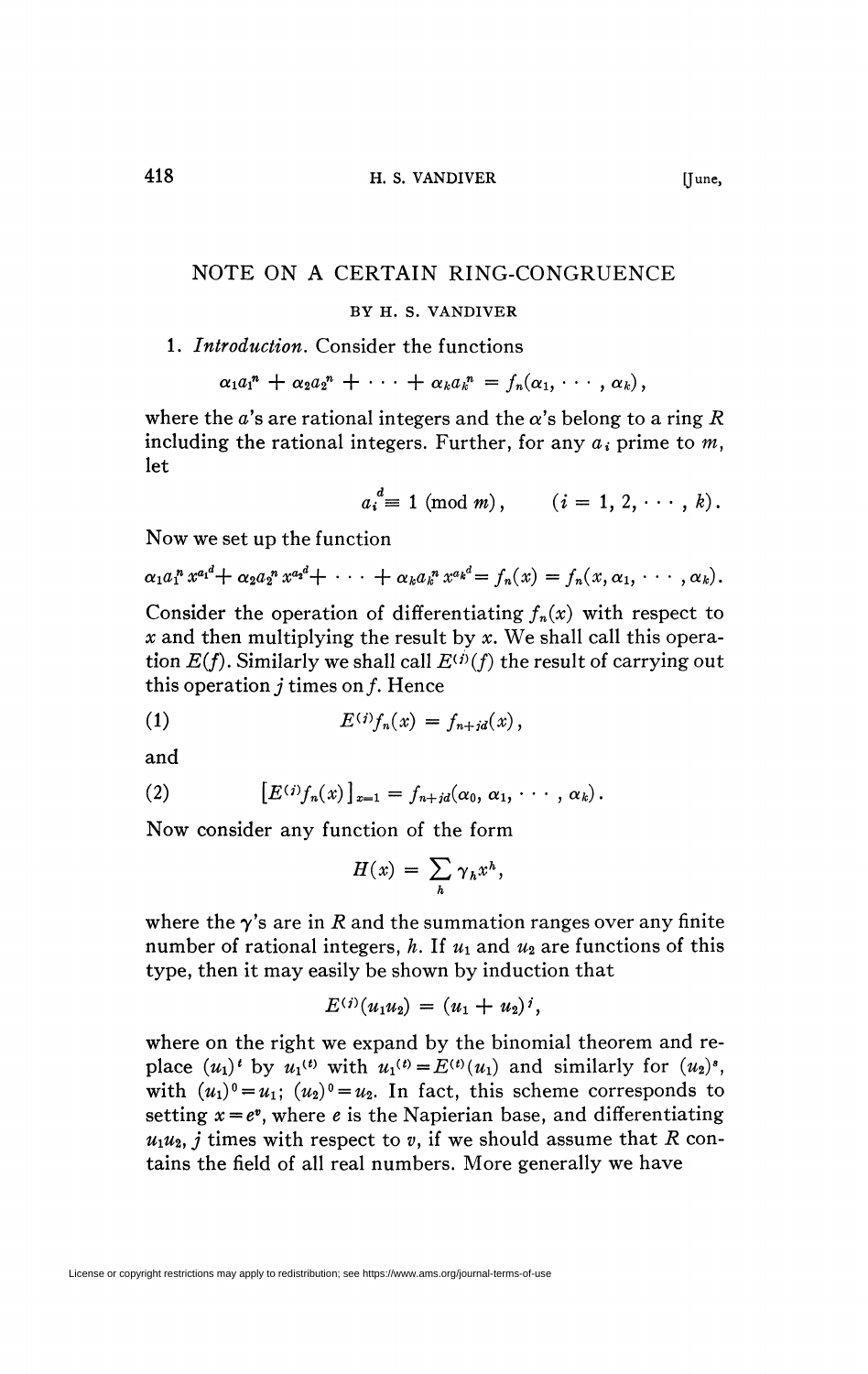#### A CERTAIN RING-CONGRUENCE 1937.]

(3) 
$$
E^{(i)}(u_1u_2\cdots u_s)=(u_1+u_2+\cdots+u_s)^i,
$$

where, in the expression on the right, we expand by the multinomial theorem and replace  $u_i^r$  by  $u_i^{(r)}$  with  $u_i^{(r)} = E^{(r)}(u_i)$ ; the latter theorem is written in the form

 $\ddot{\phantom{a}}$ 

(4) 
$$
(u_1 + u_2 + \cdots + u_s)^j = \sum \frac{j!}{c_1!c_2!\cdots c_s!} u_1^{c_1}u_2^{c_2}\cdots u_s^{c_s},
$$

the summation ranging independently over each set of positive or zero  $c$ 's satisfying

$$
c_1+c_2+\cdots+c_s=j,
$$

and further  $u_i^0 = u_i$ .

2. The Main Theorem. Write

(5) 
$$
f_{n_i}^{(i)}(x) = \sum_{r=1}^{k_i} \alpha_{ri} a_{ri}^{a_{ri}^d} x^{d_{ri}^d}.
$$

If  $(b_1, b_2, \dots, b_v)$  is the greatest common divisor of  $b_1, b_2, \dots, b_v$ , consider the  $a_{ri}^{n}$ 's in (5) which have factors in common with m and let  $l_i$  be the greatest common divisor of all such. Consider the product

(6) 
$$
f_{n_1}^{(1)}(x^{\beta_1})f_{n_2}^{(2)}(x^{\beta_2})\cdots f_{n_s}^{(s)}(x^{\beta_s})=F,
$$

where the  $\beta$ 's are integers such that

(6a) 
$$
\beta_1 + \beta_2 + \cdots + \beta_s \equiv 0 \pmod{m}.
$$

We now proceed to carry out in two different ways the operation  $E^{(i)}(F)$  and finally set  $x=1$  in each result. Employing (2) and  $(3)$ , we find

$$
[E^{(i)}(F)]_{x=1} = (f_{n_1} + f_{n_2} + \cdots + f_{n_s})^i,
$$

where, after expansion of the right-hand member following  $(3)$ , we set

$$
f_{n_i}^t = \beta^{t} f_{n_i + td}^{(i)}(\alpha_1, \alpha_2, \cdots, \alpha_{k_i}).
$$

Consider a term in  $f_{n_i}^{(i)}(x^{\beta_i})$  in which  $a_{q_i}$  is prime to m,

$$
\alpha_{gi} a_{gi}^{n_i} x_{gi}^{a_{gi}^d \beta_i}.
$$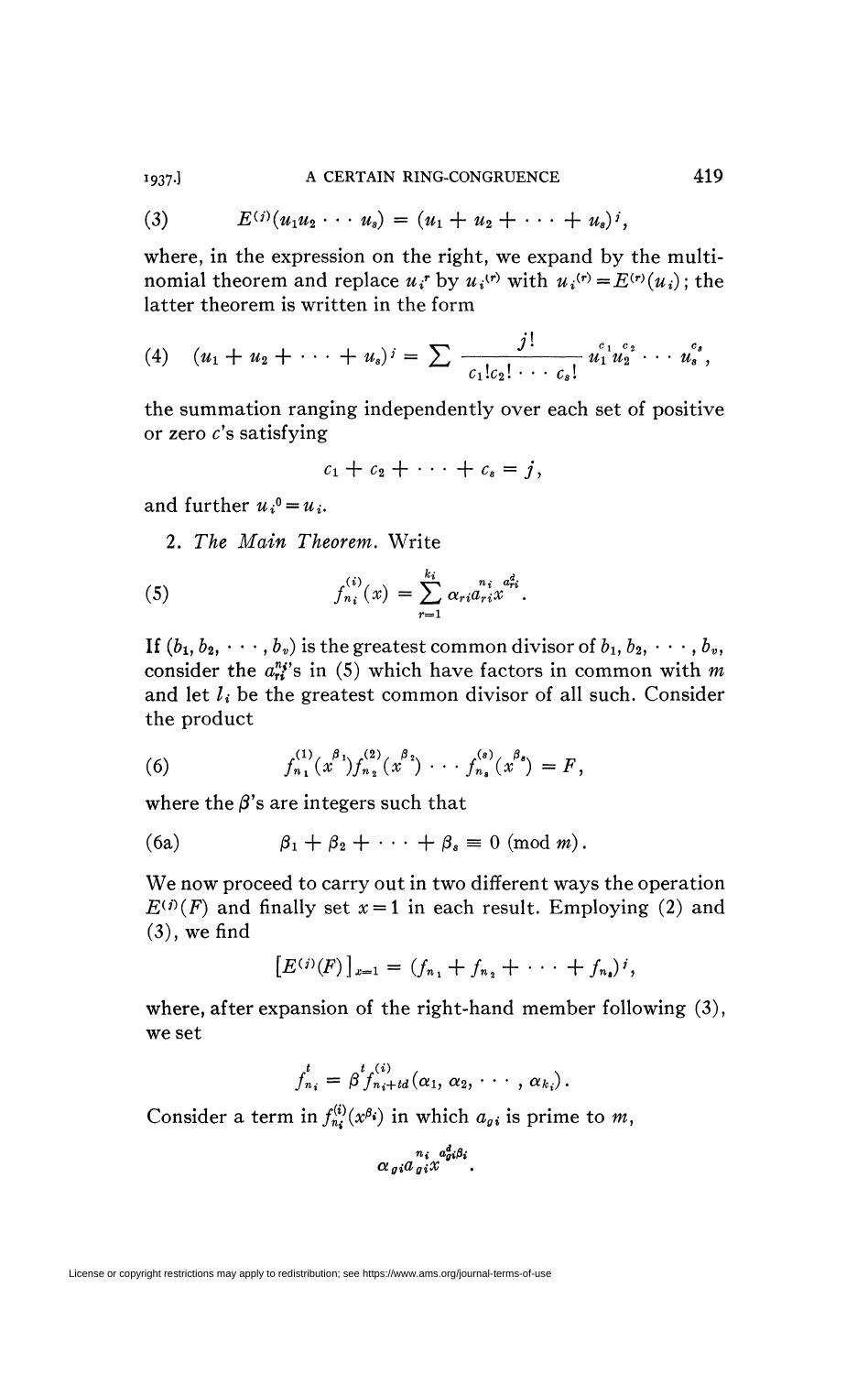Set  $a^d_{qi} = 1 + mq(a_{qi})$ ; then the above becomes

$$
\alpha_{gi} a_{gi}^{\qquad n_i \beta_i + \beta_i m_q(a_{gi})}.
$$

The terms in our f in which the  $a_{q}$ <sup>'</sup> are prime to m may then be written

$$
G_i = x^{\beta_i} \sum_g \alpha_{gi} a_{gi}^{\binom{n_i}{\beta_i m_q(a_{gi})}},
$$

so that

$$
f_{n_i}^{(i)}(x^{\beta_i}) = G_i + l_i C(x),
$$

where  $C(x)$  is a function of the same type as  $H(x)$ . Since

$$
\beta_1 + \beta_2 + \cdots + \beta_s \equiv 0 \pmod{l},
$$

then

$$
\prod_{i=1}^s G_i
$$

can be expressed as the sum of terms of the form *Axmy ,* where *A*  belongs to *R.* Hence we may write

$$
F = \sum A_{\gamma} x^{m} + LD(x),
$$

where  $L = (l_1, l_2, \dots, l_s)$ ;  $D(x)$  is of the same type as  $H(x)$ , and then

$$
E^{(i)}\left[A\,x^{m\gamma}\right]_{x=1}\equiv 0\,\left(\text{mod }m^{i}\right),
$$

and also, if we write (mod  $L, m^j$ ) for (mod  $(L, m^j)$ ),

 $[E^{(i)}(F)]_{x=1} \equiv 0 \pmod{L, m^i}.$ 

THEOREM. Let R be a ring containing the ring of rational in*tegers. Put* 

$$
f_{n_i}^{(i)}(\alpha_1, \alpha_2, \cdots, \alpha_{k_i}) = \sum_{r=1}^{k_i} \alpha_{ri} a_{ri}^{n_i},
$$

where the  $a$ 's are rational integers and the  $\alpha$ 's belong to R. Further, *let* 

$$
a_{ri}^d \equiv 1 \pmod{m}, \qquad (i = 1, 2, \cdots, k);
$$

*let*  $l_i$  *be the greatest common divisor of all the*  $a_{ri}^n$  *in the above which*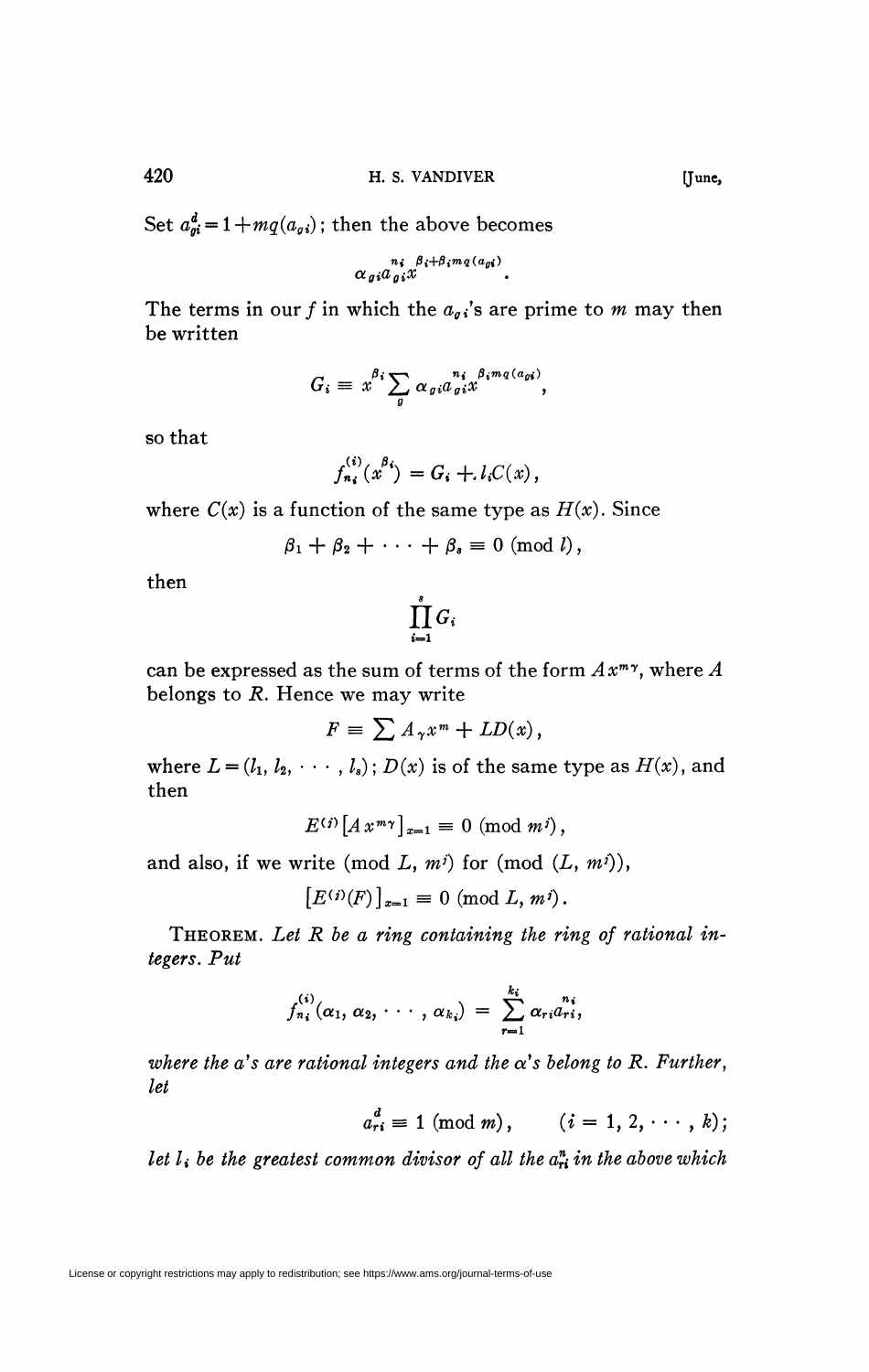*have factors in common with m*; and let  $\beta_1, \beta_2, \cdots, \beta_s$  be rational *integers such that* 

$$
\beta_1 + \beta_2 + \cdots + \beta_s \equiv 0 \pmod{m}.
$$

 $Then$ 

(7) 
$$
(f_{n_1} + f_{n_2} + \cdots + f_{n_s})^j \equiv 0 \pmod{m^j, l_1, l_2, \cdots, l_s},
$$

where we expand the left-hand member, employing (4), and set

$$
f_{n_i}^{\mathbf{i}} = \beta f_{n_i + t d}^{(i)}(\alpha_1, \alpha_2, \cdots, \alpha_{k_i}), \qquad (i = 1, 2, \cdots, s).
$$

3. *Applications of the Theorem.* The above general theorem has many applications, some of which will be considered here. Kummer\* gave a result which may be expressed as follows:

$$
(8) \ \ h^n(h^{p-1}-1)^j \equiv 0 \ (\mathrm{mod} \ p^j), \ (n-1 \geqq j; n \not\equiv 0 \ (\mathrm{mod} \ \overline{p-1}) ),
$$

where  $\dot{p}$  is an odd prime; the left-hand member is expanded in full, then  $b_t/t$  is substituted for  $h^t$ , and the  $b$ 's are defined by the recursion formula

$$
(b+1)^n = b_n, \t\t (n>1),
$$

in which we expand the left-hand member by the binomial theorem and substitute  $b_k$  for  $b^k$ . The latter formula gives the Bernoulli numbers.

To apply the main theorem in the present paper to Bernoulli numbers, we employ the known formula

$$
S_i(p^k) = 1^i + 2^i + \cdots + (p^k - 1)^i \equiv p^k b_i \pmod{p^{2k}},
$$

where *i* is even and  $p > 3$ . We also employ the formula

$$
\frac{(n^{i}-1)S_{i}(p^{\alpha})}{p^{\alpha}}=\sum_{a=1}^{p^{\alpha}-1}\sum_{s=1}^{i}a^{i}C_{s,i}\left(\frac{v_{a}}{a}\right)^{s}p^{\alpha(s-1)},
$$

where *n* is prime to *p* and

$$
y_a \equiv -\frac{a}{p} \pmod{n}, \qquad (0 \leq y_a < n).
$$

These give

$$
\frac{n^{2i}-1}{2i} b_{2i} \equiv \sum_{a=1}^{p^{\alpha-1}} y_a a^{2i-1} \pmod{p^{\alpha}},
$$

\* Journal für Mathematik, vol. 41 (1851), pp. 368-372.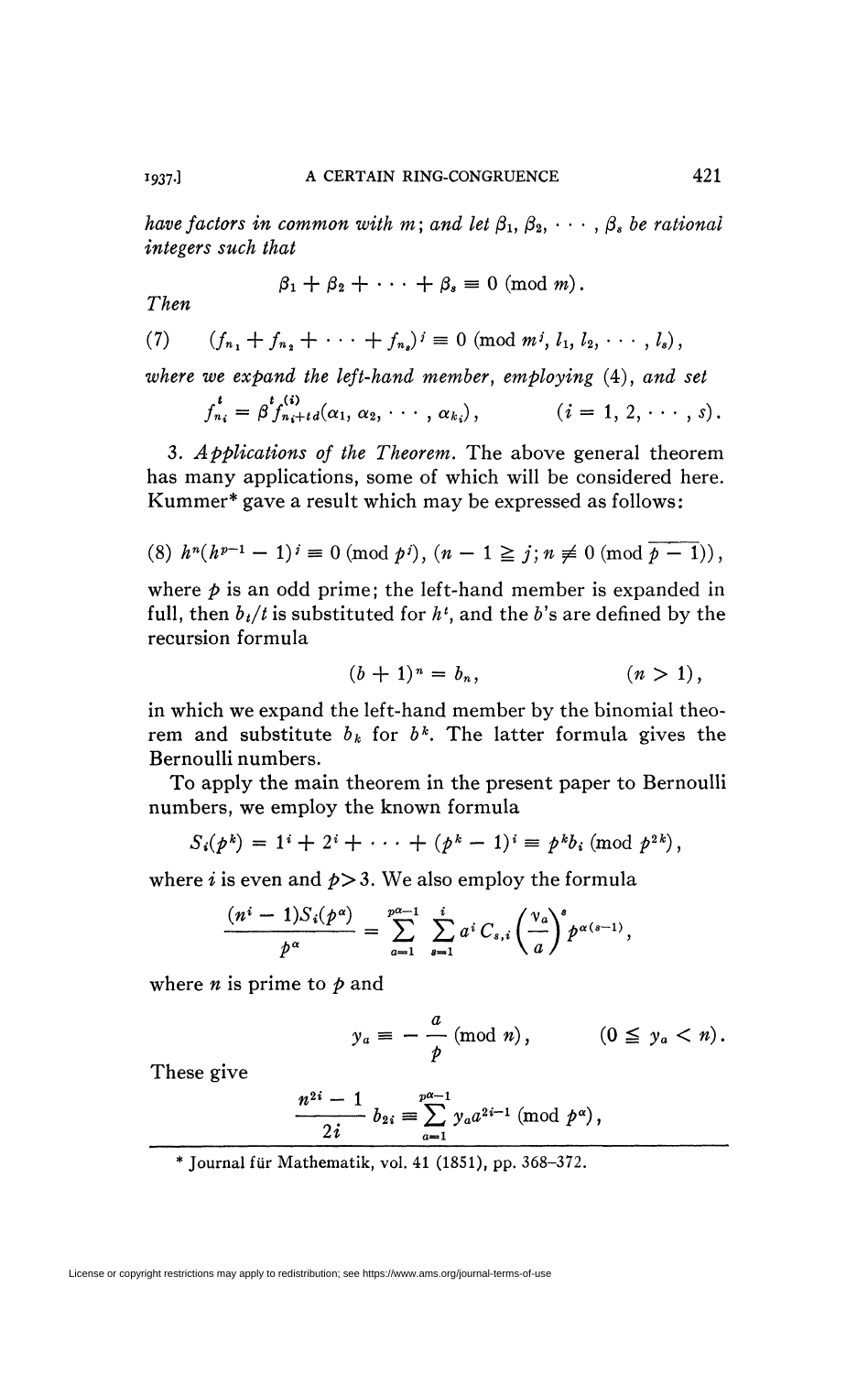which we immediately connect up with the f-functions treated in our theorem, and the latter gives

$$
h_1^{n_1}h_2^{n_2}\cdots h_s^{n_s}(\beta_1h_1^{p-1} + \beta_2h_2^{p-1} + \cdots + \beta_sh_s^{p-1})^i
$$
  
\n
$$
\equiv 0 \pmod{p^i, p^{n_1-1}, p^{n_2-1}, \cdots, p^{n_s-1}},
$$
  
\n
$$
(n_i \not\equiv 0 \pmod{\overline{p-1}}; i = 1, 2, \cdots, s),
$$

where the left-hand member is expanded in full and  $b_t/t$  substituted for  $h_i^t$  in the result,  $(i=1, 2, \dots, s)$ . To obtain (8) from  $(7)$ , set  $s = 2$ , and

$$
f_{n_1}=\sum_{a=1}^{p^{j-1}}y_a a^{n-1}, \qquad f_{n_2}=1, \beta_1=1, \beta_2=-1,
$$

and the result follows.

Frobenius\* gave the relation

(10) 
$$
H^{a}(1 - H^{b})^{c} \equiv 0 \pmod{(p^{a}, p^{ec})},
$$

where  $p$  is a prime, *b* is a multiple of  $p^{e-1}(p-1)$ , and the lefthand member is expanded in full and  $H^t$  is replaced by  $H_t$ . Further, *H<sup>t</sup>* is defined by the recursion formula

$$
(H+1)^n = xH^n, \qquad (n>0),
$$

where the left-hand member is expanded by the binomial theorem and  $H^t$  is replaced by  $H_t$ . This gives  $H$  as the quotient of two polynomials in *x* with rational integral coefficients. If these fractions are expressed in their lowest terms, the numerators are called Euler polynomials. Each denominator is a power of  $(x-1)$ . The relation (10) can be obtained from (7) if we take *R* as the polynomial ring obtained by adjoining the indeterminate *x* to the rational ring and extending the result given by Frobenius<sup>†</sup> so that we have the congruence mod  $p^j$  which is analogous to the one he gives mod  $\phi$ . The  $R_n(x)$  referred to in this formula is defined by

<sup>\*</sup> Berliner Mathematische Gesellschaft, Sitzungsberichte, 1910, p. 826 and p. 841.

f Loc. cit., p. 843, relation (1).